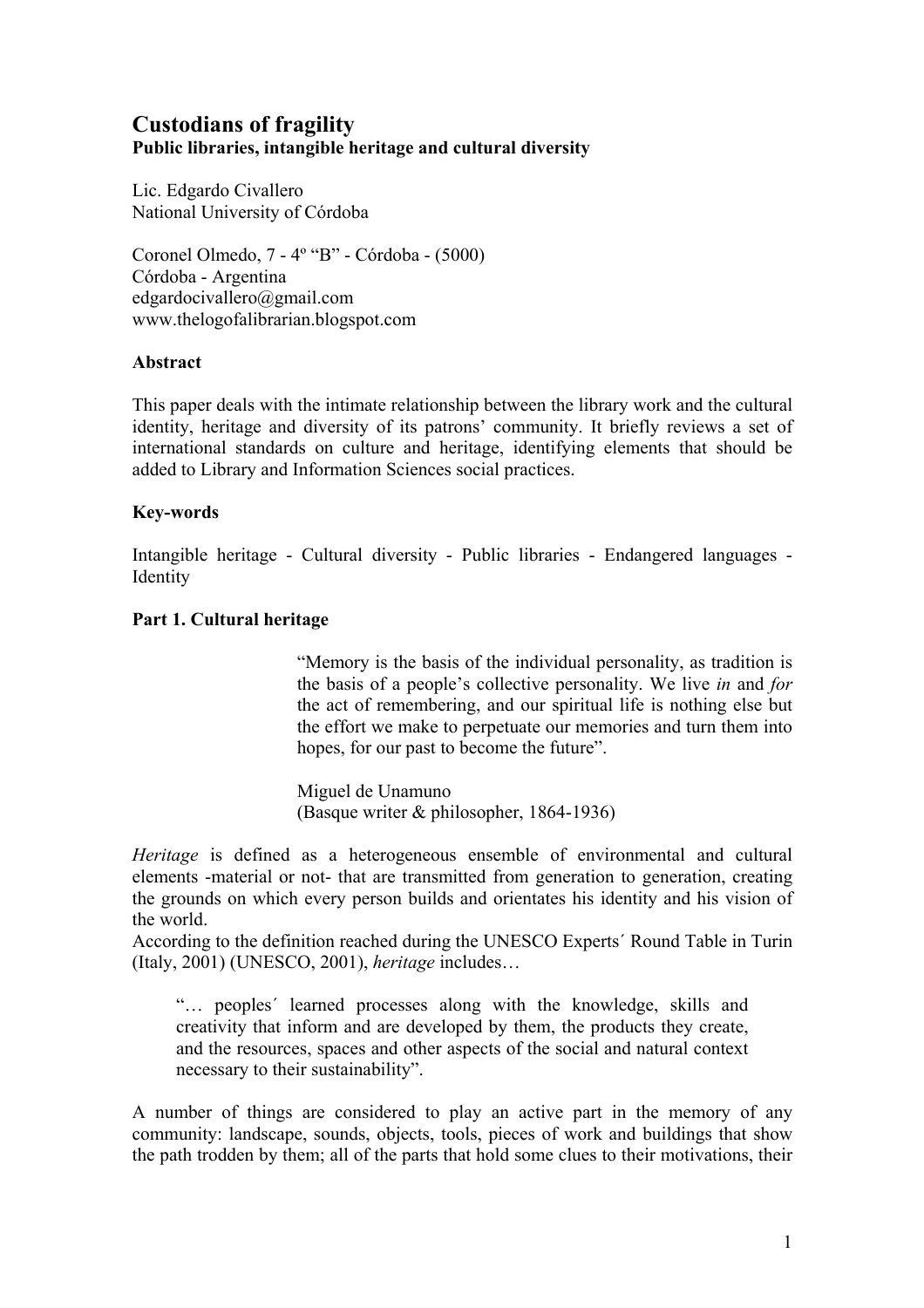hopes and their quests; any element that may reveal their failures and losses, the reasons why they came into existence and, some of them, vanished in the mists of time.

They represent the history of every human group, as well as making clear the elements used in the relationship with their physical environment and their magical-religious world. The understanding of the laws that regulate both universes –the material and the spiritual one- is a major step toward the community's survival, from which a number of cultural goods and expressions drew their inspiration.

Besides giving people a feeling of continuity in relation to previous generations, these elements are also important for their identity and the safeguard of human diversity and creativity.

A first approach to this matter, allows us to make a clear difference between two main categories of heritage: *natural* and *cultural* (UNESCO, 1998). The latter represents the most valuable product of human intellect and sensitivity, and therefore it is the most intimately linked with human nature.

According to UNESCO's definition (1982), *cultural heritage*…

"… includes the works of [humankind's] artists, architects, musicians, writers and scientists and also the work of anonymous artists, expressions of the people's spirituality, and the body of values which give meaning to life".

Most of this rich heritage –used, enjoyed, renewed, enlarged and improved on a daily basis- is *non-material*. In fact, *cultural heritage* is just not limited to expressions of material nature. Non-palpable aspects of life –such as sounds, feelings, sensations, thoughts and beliefs- are considered to form the *intangible cultural heritage*, a group of manifestations belonging to the very spirit of a people. In addition to channeling community's interests and different pursuits, it also acts as a means and a guide for the production of the *tangible heritage*, the material one.

UNESCO (1989) defines this *intangible heritage* as "all forms of traditional and popular or folk culture, i.e., collective works originated in a given community and based on tradition". The definition almost coincides with that of *culture*, understood in the broadest sense of the word:

"Culture should be regarded as the set of distinctive spiritual, material, intellectual and emotional features of a society or a social group, and that it encompasses, in addition to art and literature, lifestyles, ways of living together, value systems, traditions and beliefs" (UNESCO, 2002).

Customs, tales, languages, music, dances, rituals, festivities, medicine, culinary arts, dressing, games, theatre and the special skills related to material aspects (e.g. tool making or agricultural knowledge), are pieces of a huge mosaic that fits out every person with unique features, turning them the owners of an invaluable richness. All these traditions are usually transmitted by gestures, oral expression, dance or music, in the frame of collective recreation processes; besides enriching the social bonds within a community, they also facilitate the socialization of its individuals and their group identity development.

## **Part 2. Orality and endangered languages**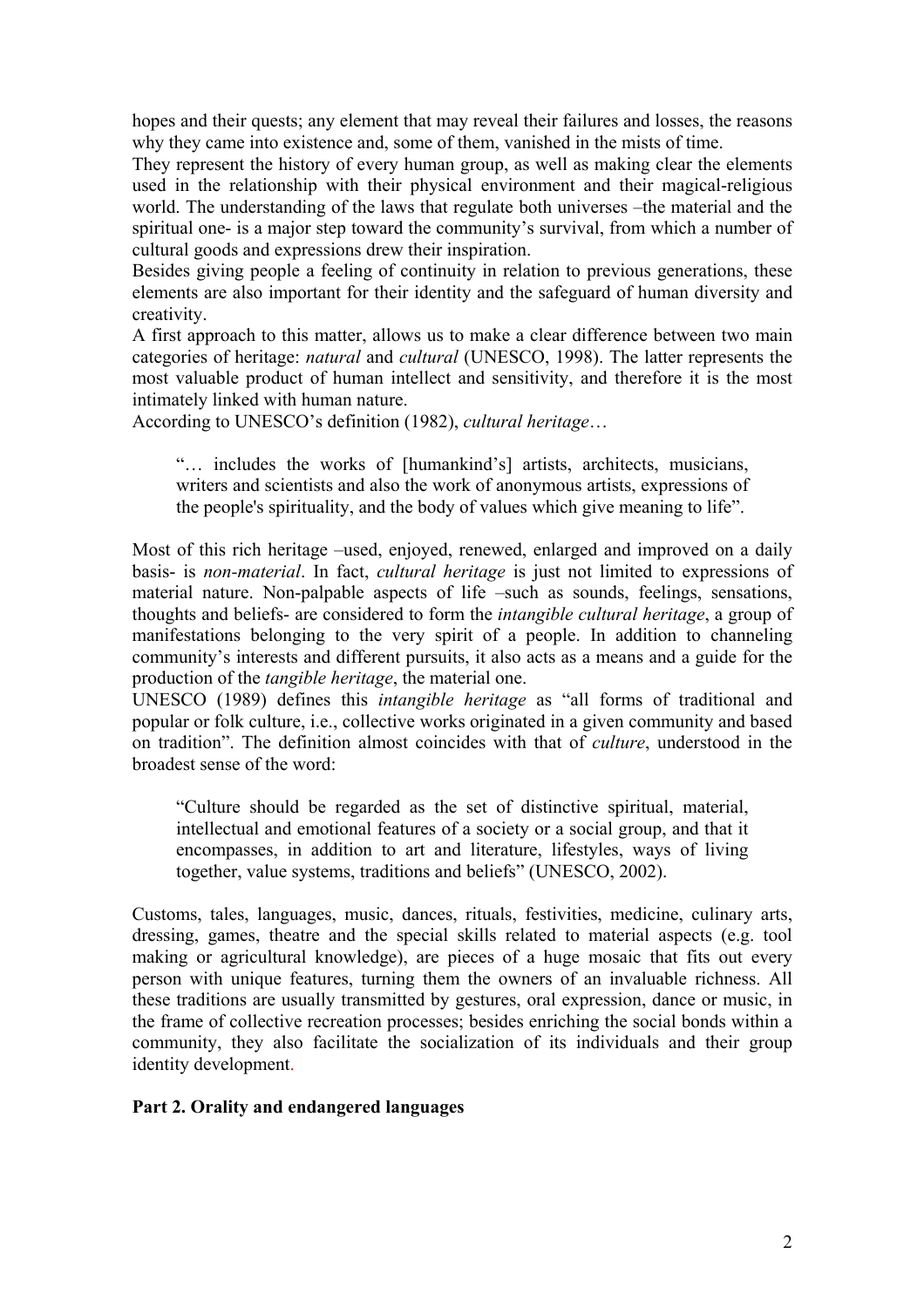"When they [the old people in indigenous communities] die, it will be for you, for your civilization, as if all the libraries were burnt".

Léopold Sedar Senghor (Senegalese president, poet and politician, 1906-2001)

The use of "unstable" means of collective transmission (i.e. those strongly based on human memory, a weak and variable support) provides *intangible heritage* with a fluctuating, dynamic nature, which is enlivened by an immense capacity for transformation and adaptation.

One of the systems that perpetuate the *non-material heritage* of a people is *oral tradition*. Orality –whose presence is still very important among indigenous peoples, rural communities and minorities (UNESCO, 1997)- is not limited to traditional societies anyway: in urban contexts, a large quantity of knowledge is still transmitted through this means.

The orally communicated contents possess two intrinsic values. The first one refers to the fact that they codify the wisdom of groups and sectors that, in most cases, have not had access to written means of communication, do not have reading-writing skills (illiteracy) or neither find spaces nor chances for setting down their ideas in stable supports in order to record them. This knowledge does not contain just traditional or folk information: it also includes *alternative discourses* (to socio-political mainstream) and the stories of defeated, silenced peoples, who have kept their memory alive by transmitting it orally through time and generations.

Its second value can be easily understood if we think how the use of oral resources forces ourselves to make a much more creative use of the language. At this point, we should remember that in the world there are majority and minority languages (yet not being very clear the fine line that separates one from the other). For the latter, *oral tradition* might be one of the last opportunities for the survival of words and sounds, otherwise doomed to extinction (UNESCO, 2003a) as in many regrettable cases. The importance of such languages lies in the fact that they are an irreplaceable part of the human *diversity*, as well as being the basis that supports hundreds of identities that are developed from them. It is well known that every culture expresses itself through particular vocabulary and grammar rules, which shape the different ways of understanding and explaining the universe; without them, individuals and groups can only adopt alien languages and will progressively lose their cultural identity and their ability to perceive and explain the meaning of reality, neither being able to understand themselves, nor to draw the paths toward their future.

## **Part 3. Identity and acculturation**

"We know that memory loss mortgages future. Those who are not able to learn from the past are condemned to accept the future without being able to imagine it".

Eduardo Galeano (Uruguayan journalist and writer, born 1940)

For a good number of societies, *intangible heritage* represents an inexhaustible source of facts and ideas that not only support their struggle for development, but also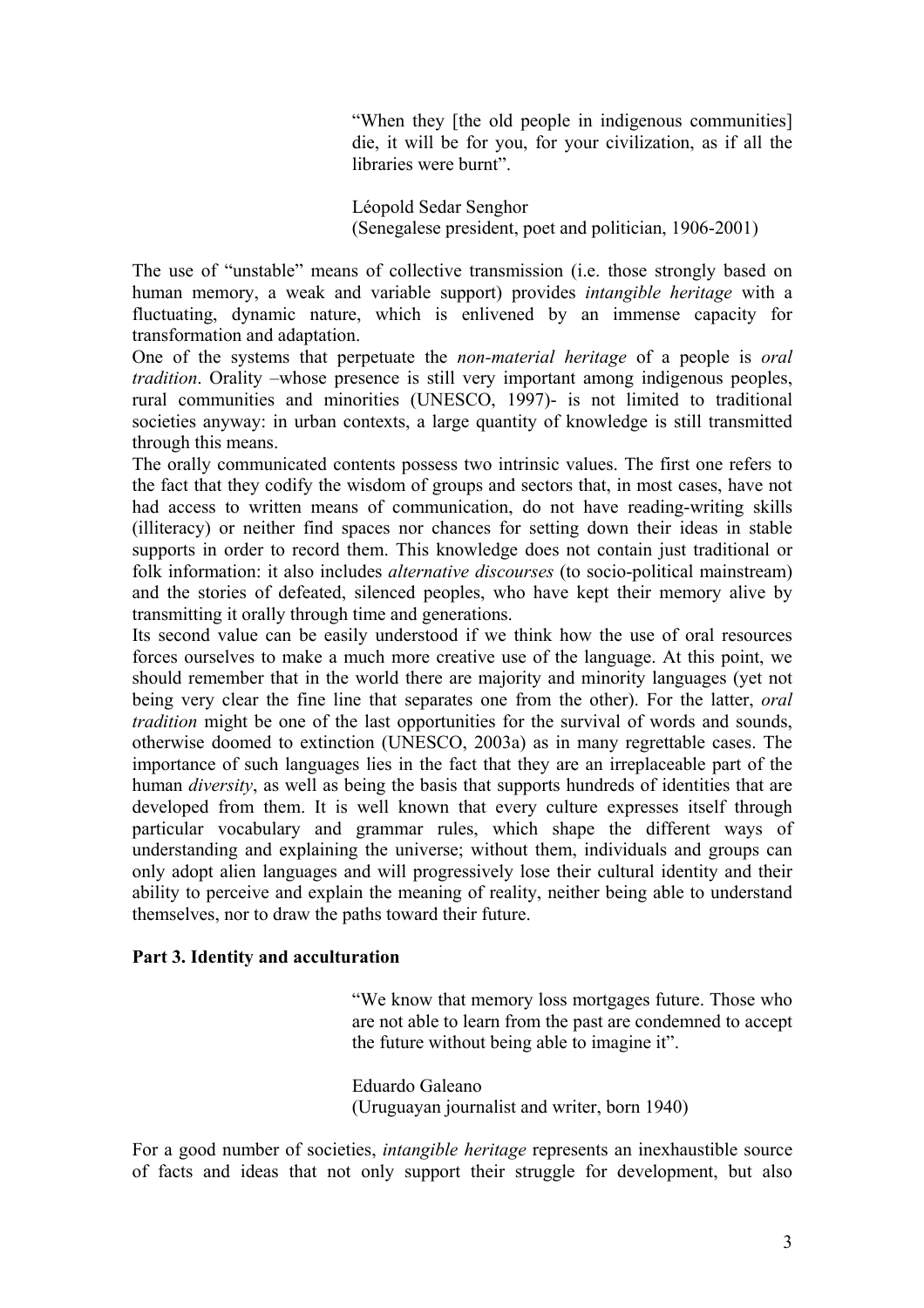emphasize their *cultural identity,* which they proudly protect day after day. Cultural identity, as it was said above, is the ensemble of traits and features that link a person to a group, maintaining a strong cohesion within society, harmonizing customs, establishing life rules and communication codes. Inside this ensemble, languages act like a sticky substance, fixing some elements to others and giving the rest of the cultural traits a sense.

According to UNESCO Intergovernmental Conference on Cultural Policies in Latin America and the Caribbean (UNESCO, 1978), cultural identity is the basis for the life of peoples, stemming from the past and projecting itself into the future; never static but simultaneously historical and forward-looking, and, therefore, always improving and renewing itself. It is enriched thanks to daily contact with the traditions of other groups. This dialectic relationship -exchanging ideas and experiences- allows their constant growing and reciprocal understanding. As happens with *diversity* and *intangible heritage*, UNESCO recommends the international community to preserve and protect each people's identity, especially those of cultural and demographic minorities (UNESCO, 1989, *op.cit.*).

This recommendation deserves great consideration: *heritages* and *identities* stand tremendous pressures from dominant cultures and ideologies, represented by massmedia, official educative systems, religious creeds and socio-economic policies, all of them generally influenced by Euro-American models, thoughts and idioms. Such pressures on such fragile human miracles results in the phenomenon known as *acculturation*, the progressive abandonment of one's own culture (or a great part of it) and the adoption of massive, major structures. Besides alarming identity losses, the resulting homogenization menaces the natural human *diversity* and leads to the disappearance and the oblivion of valuable features which are part of our universal heritage.

## **Part 4. Diversity and individuality**

"The unity of human genre is expressed by the diversity of its cultures"

Franz Boas (American anthropologist, 1858-1942)

Culture assumes different forms through places and time. This *diversity* is manifested in the traits plurality and originality that feature human groups and societies. The planet surface currently lodges infinite communities, each of them showing unique facets of our diversity, particular parts or aspects that make them be what they are… Different ways of facing the same (or very similar) problem, different rhythms and sounds expressing the same feeling, different words used to define broadly similar concepts, different images for the same belief… all of them form a set of infinite pictures that presents common contents in the widest diversity of manners.

The first article of Universal Declaration on Cultural Diversity (UNESCO, 2002, *op.cit.*) proposes that it must be "recognized and affirmed for the benefit of present and future generations", for it is a continuous "source of exchange, innovation and creativity … as necessary for humankind as biodiversity is for nature".

The creative development of diversity presumes the total accomplishment of cultural rights, as defined by art. 27 of Universal Declaration of Human Rights (United Nations, 1948) and arts. 13 and 15 of the International Pact on Economic, Social and Cultural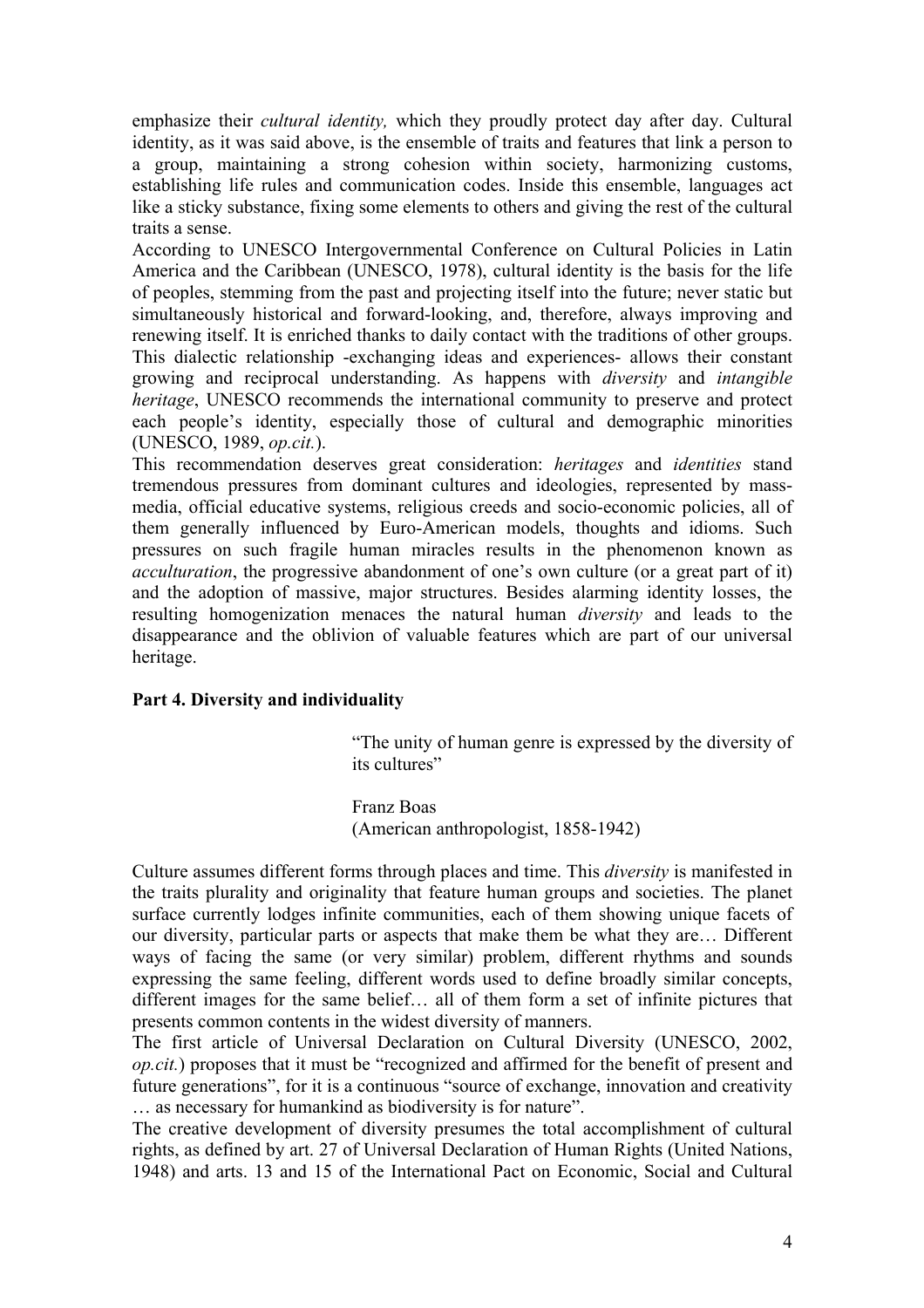Rights (United Nations, 1966). National policies (necessarily supported by pluralist ideologies) must help achieve such a goal by encouraging cultural exchanges and development. They must also extend election opportunities to everybody, warranting the free circulation of ideas and works, and creating the proper conditions for producing and spreading diverse and varied cultural goods and services (Universal Declaration of Cultural Diversity, arts. 2, 3, 5 and 9).

Every culture represents an irreplaceable set of values and features. Besides, each member of a group carries with his/her community heritage, shaping it in a unique way through their beliefs, capacities and actions. It could be said that there are as many cultures as there are inhabitants in the world, for each person adds a particular variant to his/her own cultural heritage. This individualization pushed the UNESCO to define the concept of "Living Human Treasures" (UNESCO, 2003b), unique persons who personify, to the greatest degree, the skills and techniques necessary for the representation of certain aspects of the cultural life of a people and the survival of their heritage.

## **Part 5. Libraries**

"The book is the light of the heart, and the mirror of the body".

## *Codex miscellaneus*, XI century text

The IFLA/UNESCO Public Library Manifesto (UNESCO, 1994) proclaims the confidence of the international community in this kind of information unit, considering it as "a living force for education, culture and information" and as "an essential agent for the fostering of peace and spiritual welfare through the minds of men and women". Among the library's missions with a special emphasis in this Manifesto, the following should be underlined:

- Promoting awareness of *cultural heritage*, appreciation of the arts, scientific achievements and innovations.
- Providing access to cultural expressions of all performing arts.
- Encouraging inter-cultural dialogue and favoring *cultural diversity*.
- Supporting (the) *oral tradition*.

These points make it clear that there is an interest –inside international spheres- in turning the public library into a space for recuperating and diffusing knowledge, including the most traditional one, which might be easily forgotten due to some of their features (e.g. oral tradition). They also show the desire to achieve the recuperation and diffusion of the expressions of every people, looking for preserving cultural diversity and, through their acknowledgement and diffuseness, to attain a greater understanding and acceptation between different cultures. On this basis, taking irreplaceable and diverse materials in consideration, a promising intercultural dialogue could be accomplish, as well as making it possible the existence of multicultural, plurilingual societies living in peace and solidarity. (Inter)national associations –as IFLA and ALAconcentrate their research work in developing practical models of action, in order to make these ideas come true. Beyond the conservation of human knowledge, the IFLA Manifesto emphasizes a recurrent theme: the library's capacity for creating informed societies which could live in *freedom*. This ideal includes independent decision making,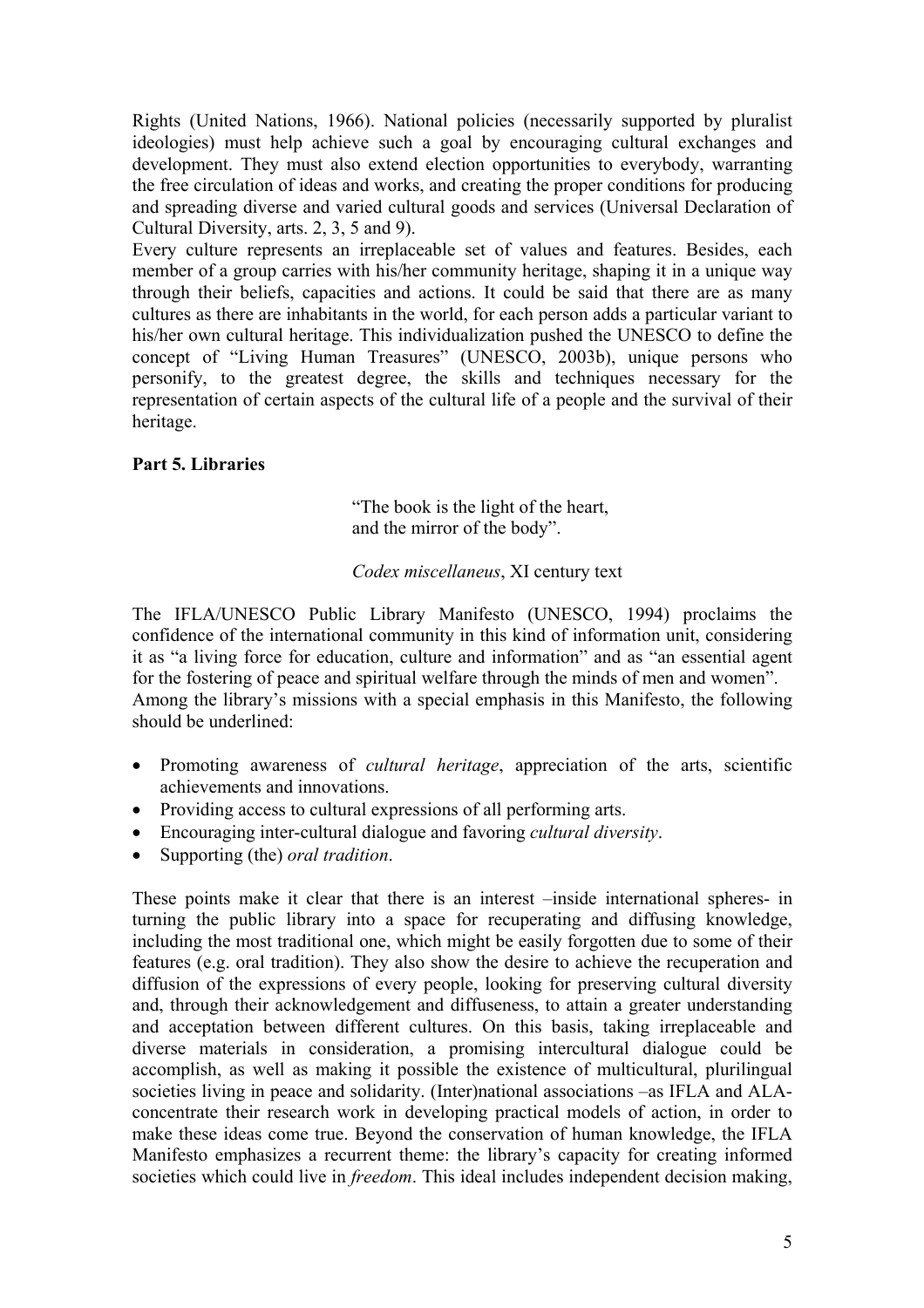free access to information, free expression of ideas and constructive and democratic participation in every social process. And this should lead, in the long term, to the prosperity and the intellectual progress of every human group. The knowledge of their own culture and history, of their identity features and the recognition of the traits of the surrounding peoples, are the points from which a society will be able, with no doubts, to face and obtain the so called "development" on a basis of sustainability, equality and justice.

#### **Part 6. A sort of conclusion**

"I have always imagined Paradise as a kind of library"

Jorge Luis Borges (Argentinean writer, 1899-1986)

Libraries must overcome the limits imposed by the dominant media-driven, uniform, homogeneous society, an environment dispossessed of all the particularities which could provide it with some identity, value or richness. As a cultural institution which aims at providing information, it should offer its users community the highest number of available options: a wide spectrum of possibilities for listening to *all the voices*: their own –ancestral, traditional or modern- and the foreign ones as well. It should also include "the others", those social sectors which, for one reason or another, have been historically excluded, silenced or forgotten: peasants, native peoples, homosexuals, sick and old people, women and children, political sectors …

The library *must be free*. And, with this freedom, far from censorships, shames, taboos and other similar considerations, it should develop its labor, spreading its services far beyond shelves and walls, reaching classrooms, houses and community centers. It must not lock itself inside virtual shells and shields, condemning itself to an artificial isolation. It must not keep their collections and services for a certain category of users, because the material it manages –human knowledge- is the common heritage of all humankind. And every person –no matter what his/her condition is- has the right to have access to it.

The library should open channels that allow the recuperation and dissemination of the cultural heritage of every community, no matter what the means is used to attain this objective. Thus, from the recording of *sound books* in order to materialize the miracle of oral tradition, to the revitalization of narrators –real *living books*-, every action and activity deserves approval if, designed with imagination, works out as it was foreseen when goals where established..

The library should provide the tools for recuperating, perpetuating and spreading popular and traditional knowledge. It should facilitate (and teach, when it is necessary) these tools to every person, so that the whole community can be able to gain this wisdom. Last but not least, it should work for the literacy of its community and for the education and socialization of children.

Intangible cultural heritage is one of the most precious human treasures, even if its actual importance has not been fully recognized yet. It is a common heritage to every person, no matter what his/her race, language or religion is. It is what makes a person be what s/he is. It is what gives a person his/her identity and allows s/he to live. The library can manage such a heritage. In fact, it has not done anything different from the beginning of times, when an unknown and marvelous librarian started to stock and order little clay tablets covered by an entangled net of wedge-shaped signs.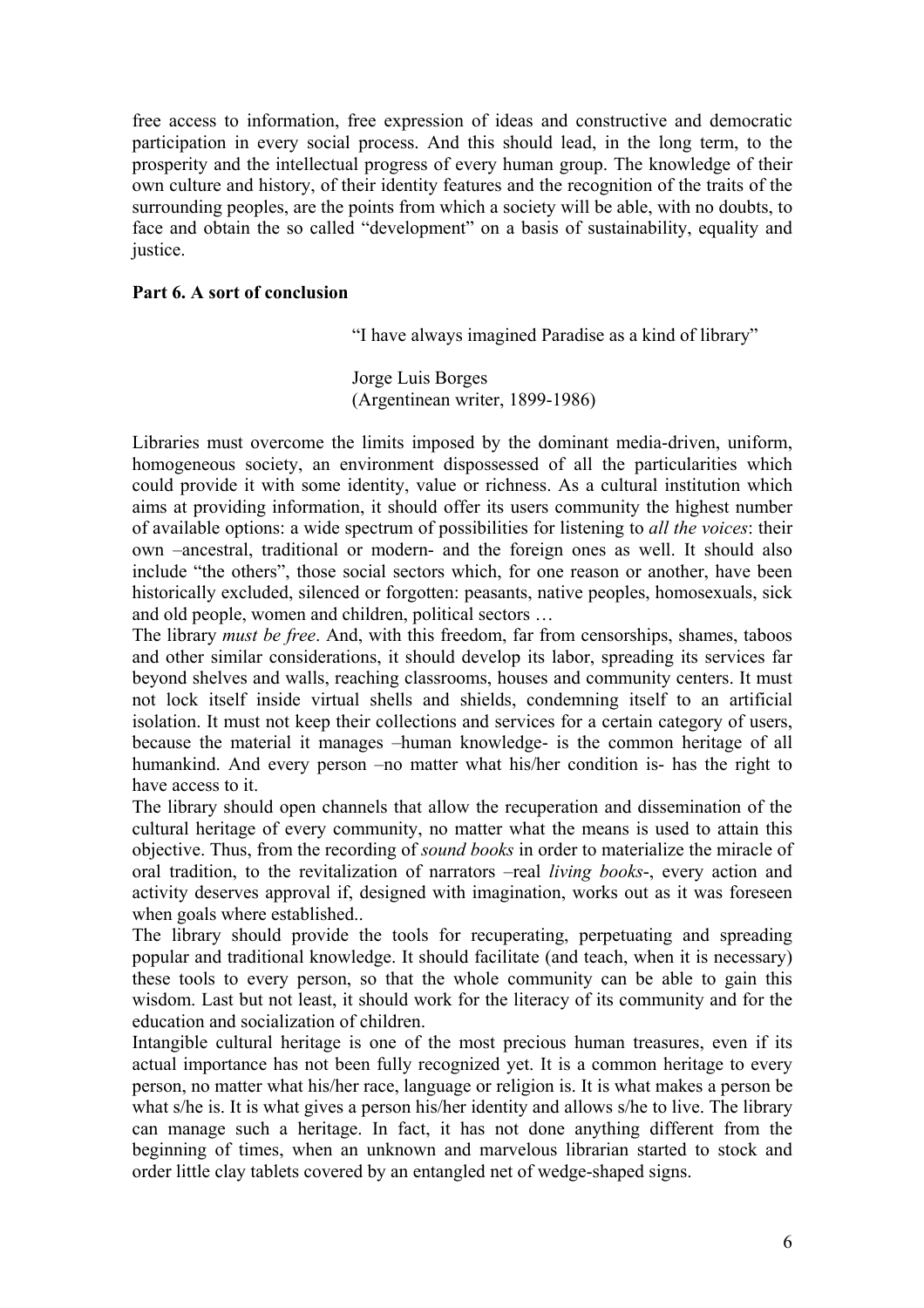## **Quoted bibliography**

- 1. UNESCO (1978). "Culture. Normative Action". *Declaration of Bogotá. Intergovernmental Conference on Cultural Policies in Latin America and the Caribbean* at Available at Available at the state at the state at the state at the state at the state at the state at the state at  $\alpha$ <http://www.unesco.org/culture/laws/bogota/html\_eng/page1.shtml> [Accessed 15 November 2007].
- 2. UNESCO (1982). "Culture. Normative Action". *Mexico City Declaration on Cultural Policies. World Conference on Cultural Policies*. Available at <http://www.unesco.org/culture/laws/mexico/html\_eng/page1.shtml> [Accessed 15 November 2007].
- 3. UNESCO (1989). "Legal Instruments". *Recommendation on the Safeguarding of Traditional Culture and Folklore*. Available at <http://portal.unesco.org/en/ev.php-URL\_ID=13141&URL\_DO=DO\_TOPIC&URL\_SECTION=201.html> [Accessed] 15 November 2007].
- 4. UNESCO (1994). "Libraries". *Public Library Manifesto*. Available at <http://www.unesco.org/webworld/libraries/manifestos/libraman.html> [Accessed 15 November 2007].
- 5. UNESCO (1997). "Culture. Intangible Heritage". *Proclamation of Masterpieces of the Oral and Intangible Heritage of Humanity*. Available at <http://portal.unesco.org/culture/en/ev.php-URL\_ID=2226&URL\_DO=DO\_TOPIC&URL\_SECTION=201.html> [Accessed 15 November 2007].
- 6. UNESCO (1998). "Culture. Normative Action". *Intergovernmental Conference on Cultural Policies for Development*. Available at <http://www.unesco.org/culture/laws/stockholm/html\_eng/actionpl3.shtml> [Accessed 15 November 2007].
- 7. UNESCO (2001). *Report on the preliminary study on the advisability of regulating internationally through a new standard-setting instrument, the protection of traditional culture and folklore*. Available at <http://unesdoc.unesco.org/images/0012/001225/122585e.pdf> [Accessed 15 November 2007].
- 8. UNESCO (2002). *Universal Declaration on Cultural Diversity*. Available at <http://unesdoc.unesco.org/images/0012/001271/127160m.pdf> [Accessed 15 November 2007].
- 9. UNESCO (2003a). "Culture. Intangible Heritage". *Endangered Languages*. Available at  $\langle \text{http://portal.unesco.org/culture/en/ev.php-} \rangle$ URL\_ID=8270&URL\_DO=DO\_TOPIC&URL\_SECTION=201.html> [Accessed 15 November 2007].
- 10. UNESCO (2003b). "Culture. Intangible Heritage". *Guidelines to the Establishment of National ´Living Human Treasures´ Systems*. Available at <http://portal.unesco.org/culture/en/file\_download.php/1422690320114549c199903 cf8ba93f9Guidelines\_lht.pdf> [Accessed 15 November 2007].
- 11. United Nations (1948). *Universal Declaration on Human Rights*. Available at <http://www.un.org/Overview/rights.html> [Accessed 15 November 2007].
- 12. United Nations (1966). *International Pact on Economic, Social and Cultural Rights*. Available at <http://www.unhchr.ch/spanish/html/menu3/b/a\_cescr\_sp.htm> [Accessed 15 November 2007].